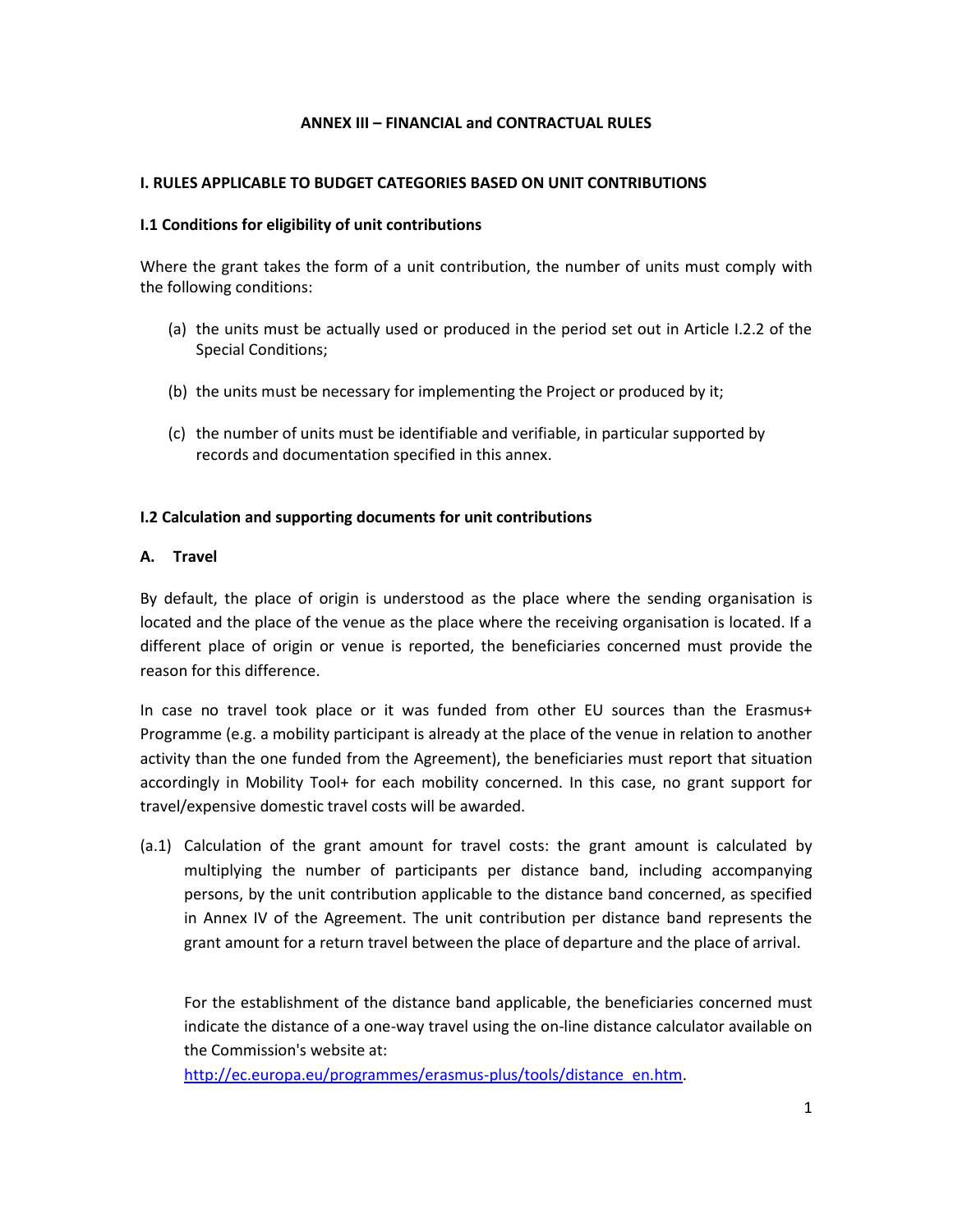The beneficiaries will calculate in Mobility Tool+ the grant amounts for travel based on the applicable unit contribution rates.

- (a.2) Calculation of the grant amount for the top-up for expensive domestic travel costs: the grant amount is calculated by multiplying the number of expensive domestic return trips undertaken by the participants, including accompanying persons, by the unit contribution applicable to the "top-up for expensive domestic travel costs", as specified in Annex IV of the Agreement. The top-up for expensive domestic travel may be requested only for travel itineraries within Programme Countries.
- (b) Triggering event: the event that conditions the entitlement to the grant is that the participant has actually undertaken the activity.

The eligibility of the grant for the top-up for expensive domestic travel will be conditional on the National Agency accepting the justification provided. The National Agency must make the assessment of the justification based on the information provided by the coordinator and on publicly available information relating to the same travel route. The eligibility must be established based on typical price for the route and the period in which the travel was undertaken.

- (c) Supporting documents: For travel taking place between the sending organisation and the receiving organisation: proof of attendance of the activity abroad in the form of a declaration signed by the receiving organisation specifying the name of the participant, the purpose of the activity abroad, as well as its starting and end date. In exceptional cases of travel from a place different than that where the sending organisation is located and/or travel to a place different than that where the receiving organisation is located which leads to a change of distance band, the actual travel itinerary must be supported with travel tickets or other invoices specifying the place of departure and the place of arrival.
- (d) Reporting:

If domestic travel top-up has been requested, the coordinator must provide a description of the actual itinerary and a justification explaining why a more economical route could not have been taken. The itinerary followed may not be justified based on convenience, unless an alternative route would require more than one travel day to reach the final destination or return to the place of origin.

#### **B. Individual support**

(a) Calculation of the grant amount: the grant amount is calculated by multiplying the number of days/months per participant, including accompanying persons, by the unit contribution applicable per day/month for the receiving country concerned as specified in Annex IV of the Agreement. In the case of incomplete months for long-term mobilities, the grant amount is calculated by multiplying the number of days in the incomplete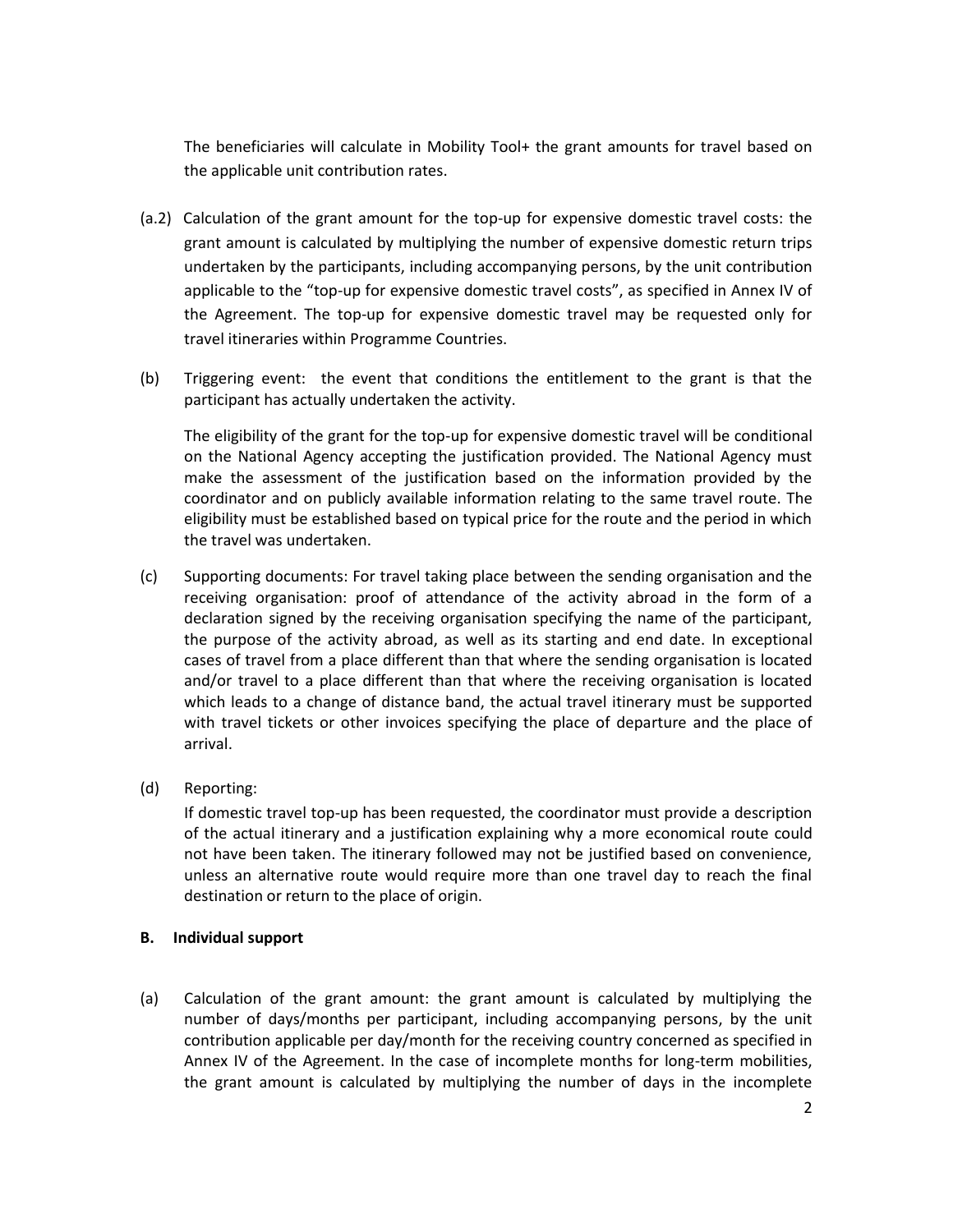month by 1/30 of the unit contribution per month. One travel day before the activity and one travel day following the activity can be included for the calculation of individual support if relevant.

- In case of an interruption during the stay, the period of interruption will not be counted when calculating the individual support grant.
- In case of termination by the participant of the agreement with the beneficiary due to "force majeure", the participant must be entitled to receive the amount of the grant corresponding at least to the actual duration of the mobility period. Any remaining funds must be refunded, except if agreed differently with the beneficiary.
- In case of suspension by the participant of the grant agreement with the beneficiary due to "force majeure", the participant must be allowed to continue the activities after the interruption, provided that the mobility end date does not exceed the final date of the mobility project. This should be reported in Mobility Tool+ as a single mobility with an interruption period.
- (b) Triggering event: the event that conditions the entitlement to the grant is that the participant has actually undertaken the activity abroad for the specified period.
- (c) Supporting documents: proof of attendance of the activity abroad in the form of a declaration signed by the receiving organisation specifying the name of the participant, the purpose of the activity abroad, as well as its start and end date;
- (d) Reporting:

Participants in the mobility activities must report on this activity via an on-line questionnaire providing their feedback in terms of factual information and their appreciation of the activity period abroad, as well as of its preparation and follow-up**.**

#### **C. Organisational support**

- (a) Calculation of the grant amount: the grant amount is calculated by multiplying the total number of participations in mobility activities by the unit contribution applicable as specified in Annex IV of the Agreement. The total number of persons considered for organisational support excludes persons accompanying participants during their activity abroad.
- (b) Triggering event: the event that conditions the entitlement to the grant is that the participant has actually undertaken the activity abroad.
- (c) Supporting documents: proof of attendance of the activity abroad as specified for "individual support" above.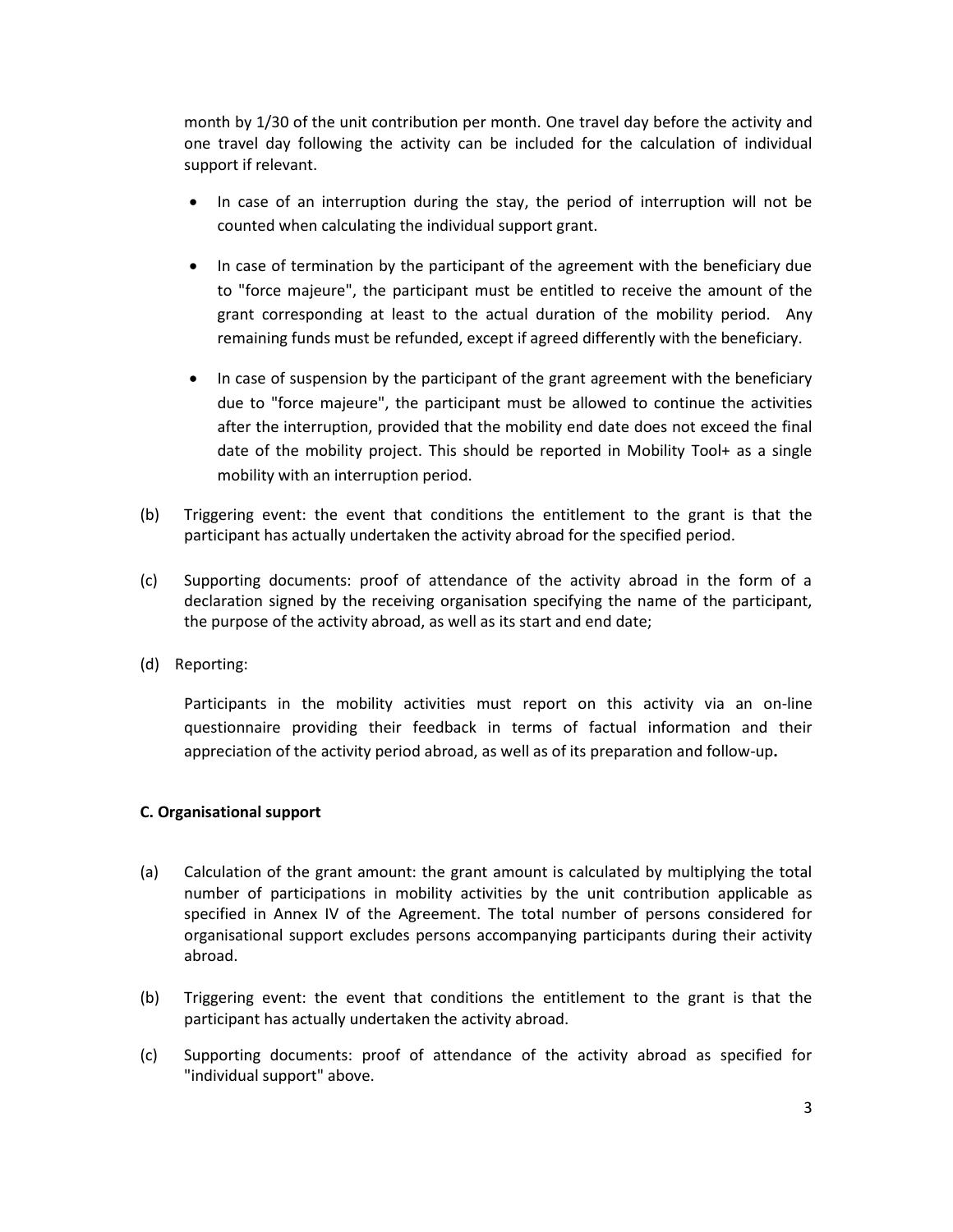### **D. Linguistic support (only for languages not covered by OLS)**

- (a) Calculation of the grant amount: the grant amount is calculated by multiplying the total number of learners receiving linguistic support by the unit contribution as specified in Annex IV of the Agreement.
- (b) Triggering event: the event that conditions the entitlement to the grant is that the participant has actually undertaken language preparation in the language of instruction of work abroad.
- (c) Supporting documents:
	- proof of attendance of courses in the form of a declaration signed by the course provider, specifying the name of the participant, the language taught, the format and duration of the linguistic support provided, or
	- invoice for the purchase of learning materials, specifying the language concerned, the name and address of the body issuing the invoice, the amount and currency, and the date of the invoice, or
	- in case the linguistic support is provided directly by the beneficiary: a declaration signed and dated by the participant, specifying the name of the participant, the language taught, the format and duration of the linguistic support received.

**E. Online Linguistic Support (OLS) [Only applicable for mobilities for which the main language of instruction or work is Bulgarian, Croatian, Czech, Danish, Dutch, German, Greek, English, Finnish, French, Hungarian, Italian, Polish, Portuguese, Romanian, Slovak, Spanish or Swedish (***or additional languages once they become available in the Online Linguistic Support (OLS) tool***), with the exception of native speakers]**

*OLS language assessments*

- Language assessment licenses are provided for participants undertaking a mobility period abroad for a minimum period of nineteen days excluding travel.
- The licences must be distributed to the participants from the sending institution. The beneficiary must ensure the uptake of the licences and make every effort to ensure that all the allocated licences are used by the selected participants.
- The beneficiaries must support the uptake of licences and must provide the coordinator with all necessary information in this regard.
- The beneficiaries must distribute the language assessment licences to participants after their selection for the mobility activity abroad.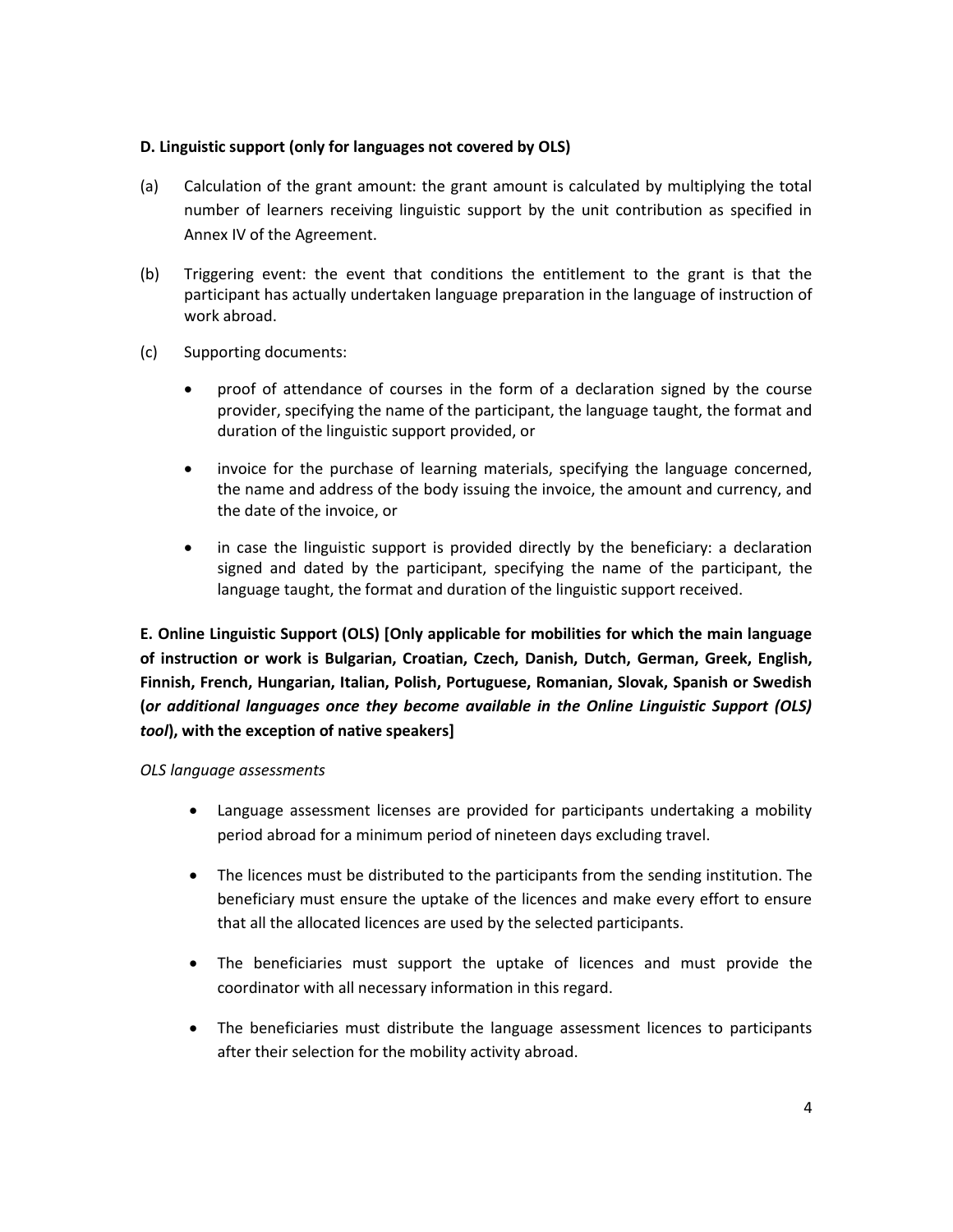- The beneficiaries must ensure that mobility participants take the first OLS language assessment before their mobility period and the second OLS language assessment at the end of their mobility period.
- The coordinator will be notified of the assessment results by the service provider.

## *OLS language courses*

- Participants must have taken an OLS assessment before they can be awarded a licence to follow an OLS language course. Licences for OLS language courses must be awarded to all participants willing to follow the course and according to the participant's linguistic needs.
- Licences must be distributed among the participants from the sending institution according to their needs. All participants having taken the language assessment have the opportunity to follow a language course. The beneficiaries must support the uptake of licences and must provide the coordinator with all the necessary information in this regard.
- Mobility participants with a level of B2 or higher at the first language assessment in their main language of instruction, work or volunteering have the opportunity to follow an OLS language course either in that language or in the local language of the country, provided it is available in the OLS. It is up to the sending institution or the coordinating organisation to indicate this choice in the OLS.
- OLS language course licences must be used in the period between the OLS first and second language assessments, before and during the mobility activity of the participants concerned.
- The beneficiaries must monitor the use of licences on the basis of the information provided by the service provider.
- The beneficiaries must make every effort to ensure that all the allocated licences are actively used by the selected participants.

### *All licences*

- Mobility participants commit themselves by signing the individual mobility grant agreement to complete both OLS language assessments (before and at the end of the mobility period) and to follow the OLS language course, if awarded.
- The beneficiaries must act in line with the guidelines for the use of the OLS provided by the service provider.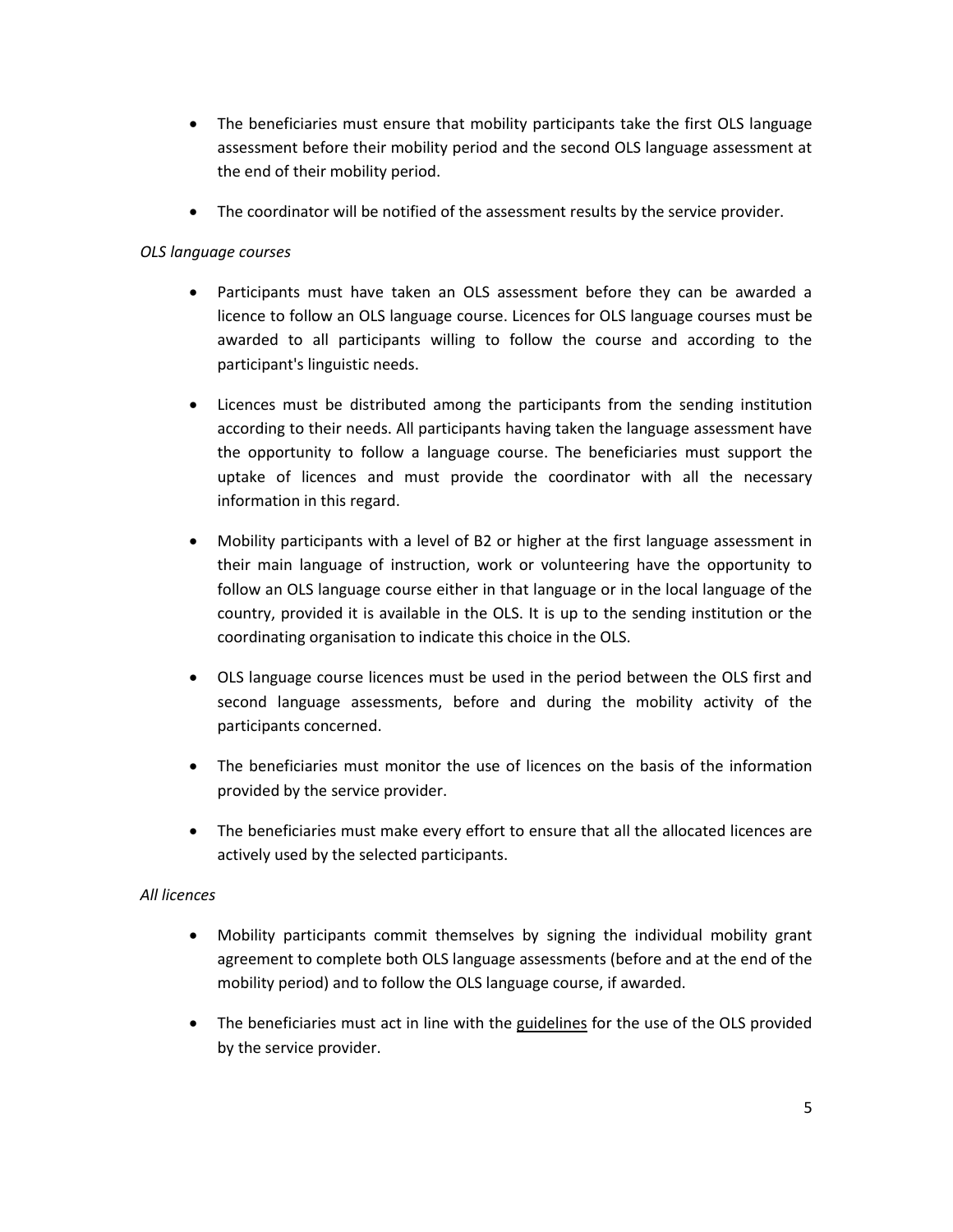- The beneficiaries must report on the number of used language assessment and language course licences in the final beneficiary report.
- In case of unused or non-allocated licences at the time of the final beneficiary report, the NA may decide to take this into account for the allocation of the number of licences awarded to the beneficiaries in the subsequent call years.

## **II. RULES APPLICABLE FOR THE BUDGET CATEGORIES BASED ON REIMBURSEMENT OF ACTUAL INCURRED COSTS**

#### **II.1. Conditions for the reimbursement of actual costs**

Where the grant takes the form of a reimbursement of actual costs, the following conditions must apply:

- (a) they are incurred by the beneficiaries;
- (b) they are incurred in the period set out in Article I.2.2.;
- (c) they are indicated in the estimated budget set out in Annex II or eligible following budget transfers in accordance with Article I.3.3;
- (d) they are incurred in connection with the Project as described in Annex II and are necessary for its implementation;
- (e) they are identifiable and verifiable, in particular are recorded in the beneficiary's accounting records and determined according to the applicable accounting standards of the country where the beneficiary is established and with the beneficiary's usual cost accounting practices;
- (f) they comply with the requirements of applicable tax and social legislation;
- (g) they are reasonable, justified, and comply with the principle of sound financial management, in particular regarding economy and efficiency;
- (h) they are not covered by a unit contribution as specified in Section I of this Annex.

### **II.2. Calculation of actual cost**

#### **A. Special needs support**

- a) Calculation of the grant amount: the grant is a reimbursement of 100% of the eligible costs actually incurred.
- b) Eligible costs: costs directly related to participants with disabilities and accompanying persons (including costs related to travel and subsistence, if justified and as long as a unit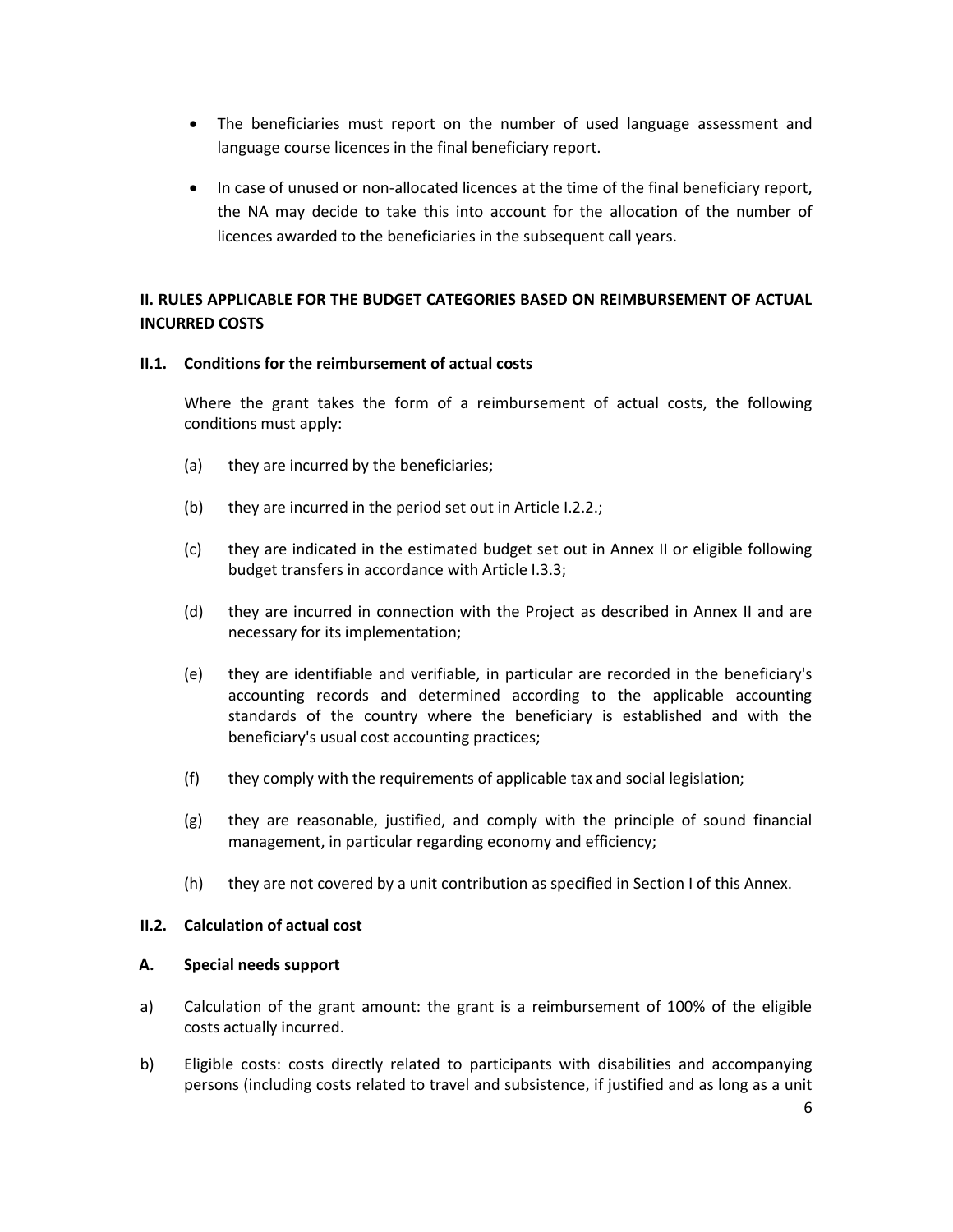contribution for these participants is not requested through budget categories "travel" and "individual support" and that are additional to costs supported by a unit contribution as specified in Section I of this Annex.

- c) Supporting documents: invoices of the actual costs incurred, specifying the name and address of the body issuing the invoice, the amount and currency, and the date of the invoice.
- d) Reporting:
	- The beneficiaries must report in Mobility Tool+ whether additional grant for special needs support was used for any of the participants with special needs and/or accompanying person;
	- In such case, the beneficiaries must report in Mobility Tool+ the type of additional expenses as well as the real amount of related costs incurred.

### **B. Exceptional costs**

- (a) Calculation of the grant amount: the grant is a reimbursement of 75% of the eligible costs actually incurred for the financial guarantee, of 80% of the eligible costs for expensive travel costs of participants travelling from/to outermost regions and OCTs and of 100% of the eligible costs actually incurred for the participation of learners with fewer opportunities.
- (b) Eligible costs:
	- Costs that are indispensable to allow learners with fewer opportunities to participate in the project (excluding costs for travel and individual support for participants and accompanying persons) and that are additional to costs supported by a unit contribution as specified in |Section I of this Annex.
	- Costs relating to a pre-financing guarantee lodged by the beneficiary where such guarantee is required by the NA, as specified in Article I.4.2 of the Agreement.
	- Costs of travel for participants travelling from/to outermost regions and OCTs for which the standard funding rule does not cover at least 70% of the eligible costs.
- (c) Supporting documents:
	- In the case of costs related to the participation of learners with fewer opportunities: invoices of the actual costs incurred, specifying the name and address of the body issuing the invoice, the amount and currency, and the date of the invoice.
	- In the case of a financial guarantee: proof of the cost the financial guarantee issued by the body providing the guarantee to the beneficiary, specifying the name and address of the body issuing the financial guarantee, the amount and currency of the cost of the guarantee, and providing the date and signature of the legal representative of the body issuing the guarantee.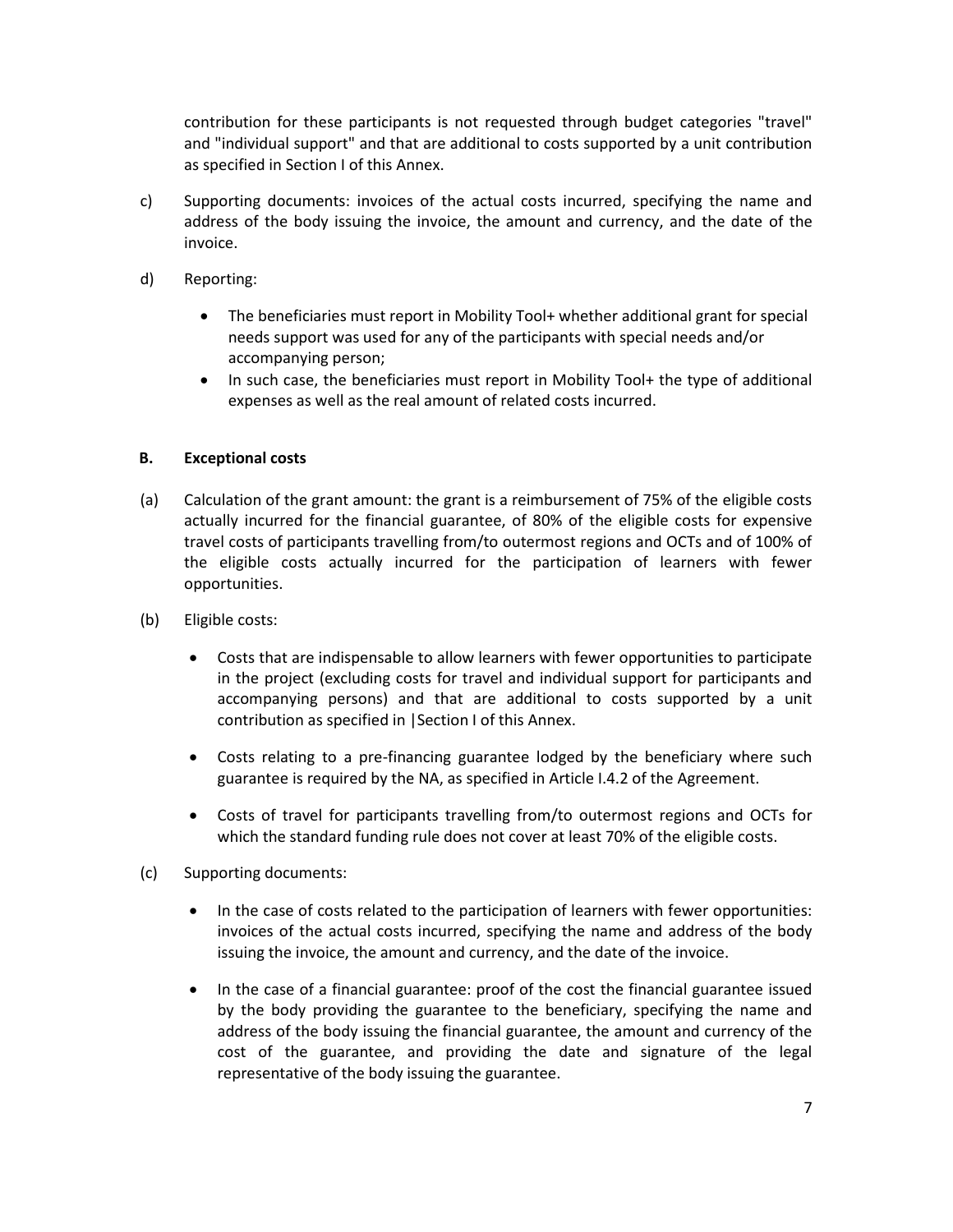• In the case of the costs for travel for participants travelling from/to outermost regions and OCTs, proof of payment of the related costs on the basis of invoices specifying the name and address of the body issuing the invoice, the amount and currency, and the date of the invoice.]

#### **III. CONDITIONS OF ELIGIBILITY OF PROJECT ACTIVITIES**

- a) The beneficiaries must ensure that the activities of the project for which grant support was awarded are eligible in accordance with the rules set out in the Erasmus+ Programme Guide for each Key Action and each field.
- b) Activities undertaken that are not compliant with the rules set out in the Erasmus+ Programme Guide as complemented by the rules set out in this Annex must be declared ineligible by the NA and the grant amounts corresponding to the activities concerned must be reimbursed in full. The reimbursement must cover all budget categories for which a grant was awarded in relation to the activity that is declared ineligible.
- **c)** The eligible minimum duration of mobility activities specified in the Programme Guide is the minimum duration of the activity excluding time for travel.

# **IV. RULES AND CONDITIONS FOR GRANT REDUCTION FOR POOR, PARTIAL OR LATE IMPLEMENTATION**

- Poor, partial or late implementation of the Project may be established by the NA on the basis of the final report submitted by the coordinator (including reports from individual participants taking part in the mobility activities).
- The NA may consider also information received from any other relevant source, proving that the Project is not implemented in accordance with the contractual provisions. Other sources of information may include monitoring visits, desk checks or on the spot checks undertaken by the NA.
- The final report will be assessed on the basis of quality criteria and scored on a total of maximum 100 points. If the final report scores below 50 points in total, the NA may reduce the final grant amount for organisational support on the basis of poor, partial or late implementation of the action even if all activities reported were eligible and actually took place.
- In the case of accredited organisations, if the NA considers that the implementation of the Project does not respect the quality commitment undertaken by the beneficiary, the NA may in addition or alternatively require the beneficiary to develop and implement an action plan within an agreed timeframe to ensure respect of the applicable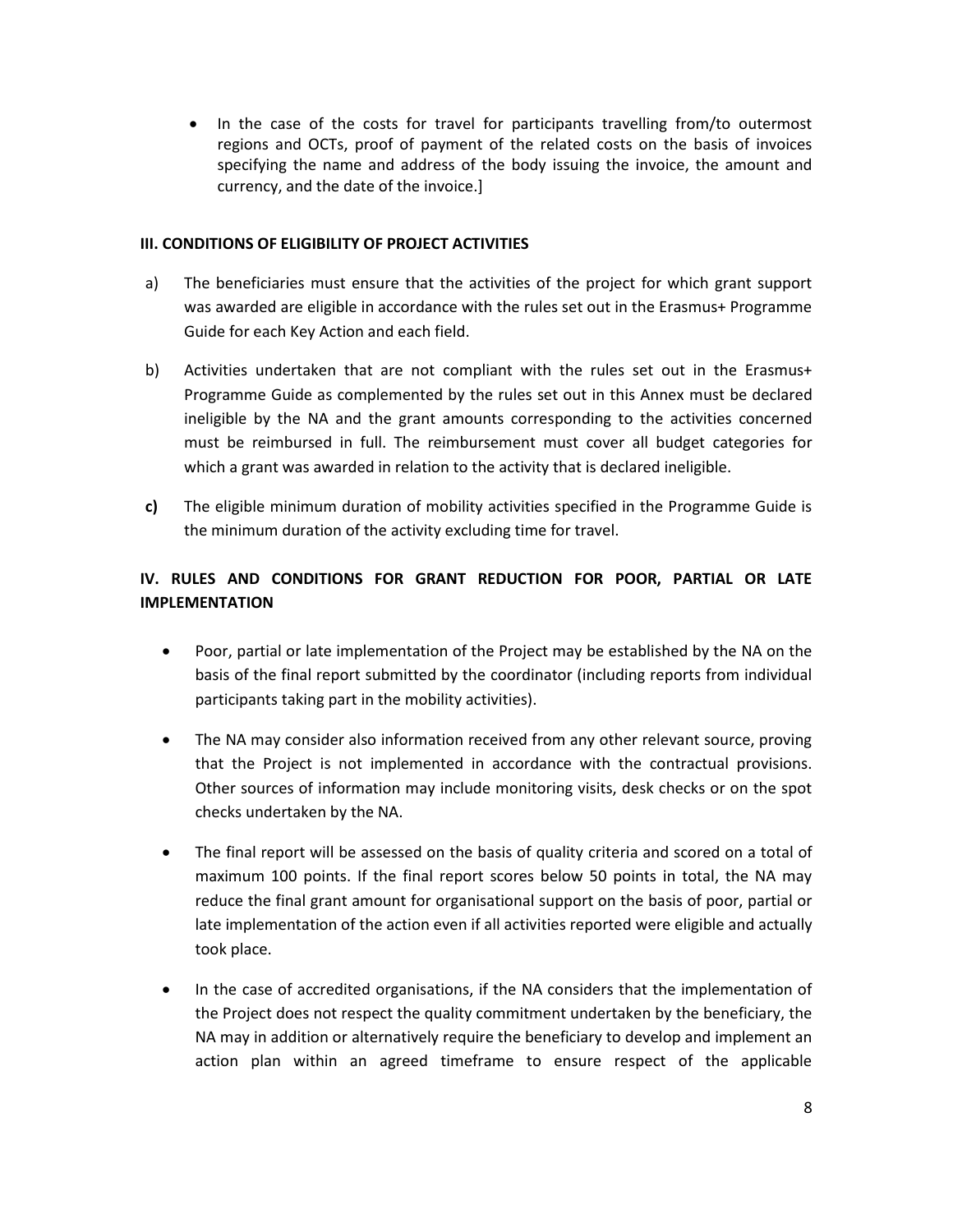requirements. If the beneficiary does not implement the action plan in a satisfactory manner by the due date, the NA may withdraw the accreditation.

 The final report will be assessed in conjunction with the reports from the mobility **participants, using a common set of quality criteria focusing on:**

### **[For non-accredited organisations]**

- The extent to which the action was implemented in line with the approved grant application
- The quality of the learning outcomes and impact on participants
- The impact on the participating organisations
- The quality of the practical arrangements provided in support of the mobility, in terms of preparation, monitoring and support to participants during their mobility activity
- The quality arrangements for the recognition/validation of the learning outcomes of participants
- The extent to which the grant amounts due to mobility participants were transferred to them in accordance with the contractual provisions set out in the agreement between the respective beneficiary and participant following the templates provided in Annex VI of the Agreement.
- The extent to which the action was implemented in line with the approved grant application.
- The extent to which the action was implemented in respect of the quality and compliance requirements set out in the Erasmus+ VET Mobility Charter.
- The extent to which the grant amounts due to mobility participants were transferred to them in accordance with the contractual provisions set out in the agreement between the beneficiary and the participant following the templates provided in Annex VI of the Agreement.

#### **[For accredited organisations]:**

- The extent to which the action was implemented in line with the approved grant application.
- The extent to which the action was implemented in respect of the quality and compliance requirements set out in the Erasmus+ VET Mobility Charter.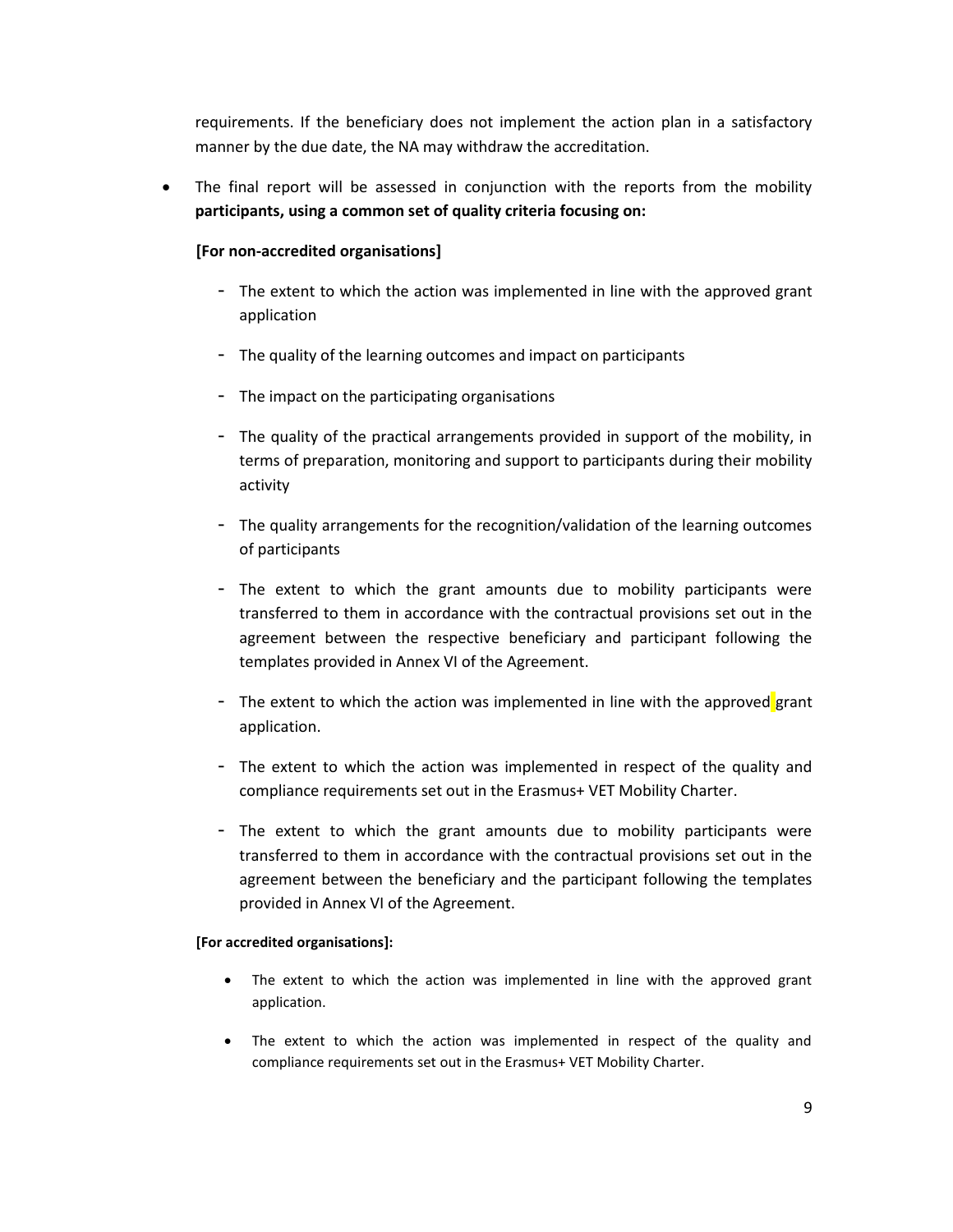- The extent to which the grant amounts due to mobility participants were transferred to them in accordance with the contractual provisions set out in the agreement between the beneficiary and the participant following the templates provided in Annex VI of the Agreement.
- A grant reduction based on poor, partial or late implementation may be applied to the final amount of eligible expenses for organisational support and may be of:
	- 25% if the final report scores at least 40 points and below 50 points;
	- 50% if the final report scores at least 25 points and below 40 points;
	- 75% if the final report scores below 25 points.

### **V. GRANT MODIFICATIONS**

- (a) Grant modification due to additional funds being available
	- In the event of additional funds becoming available to the NA for (re)allocation to beneficiaries, the total maximum grant amount indicated in Article I.3.1 may be increased in accordance with the following conditions:
		- The beneficiary has not been awarded the full grant requested under the main selection round due to the high demand and limited budget rather than for reasons of weak past performance of the beneficiary;
		- On the basis of the information in the ad hoc interim report and data registered in Mobility Tool+, the realisation level of mobilities granted initially is in line with the grant agreement.
	- The final grant amount awarded must not exceed the grant amount requested by the applicant in the initial grant application.

### (b) Contractual modifications

In accordance with Article II.13 of Annex I of the Agreement, any modification of the grant as set out in Section V. (a) above will take the form of an amendment to the Agreement.

### **VI. CHECKS OF GRANT BENEFICIARIES AND PROVISION OF SUPPORTING DOCUMENTS**

In accordance with Article II.27 of Annex I of the Agreement, the beneficiaries may be subject to checks and audits in relation to the Agreement. Checks and audits aim at verifying whether the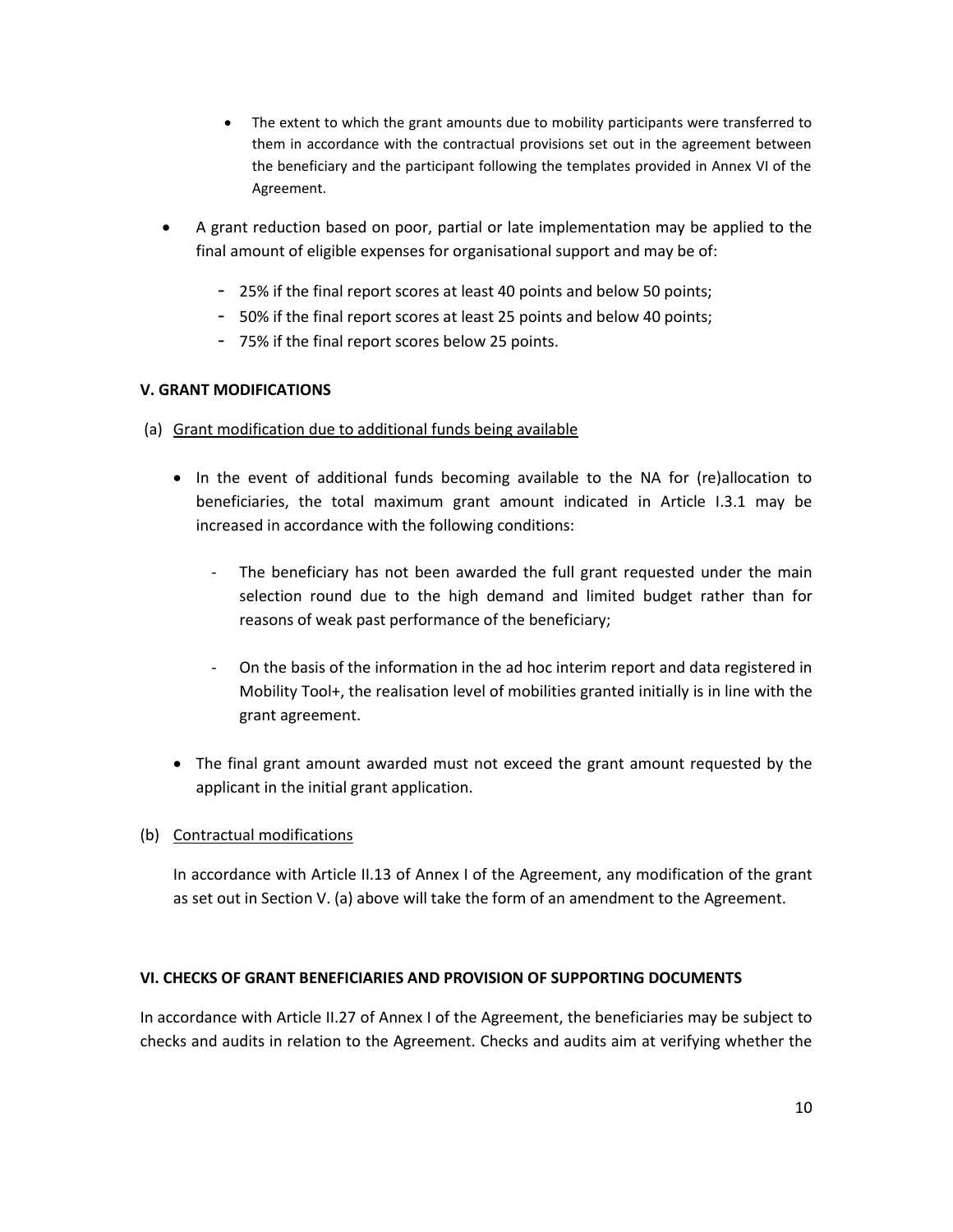beneficiaries managed the grant in respect of the rules set out in the Agreement, in order to establish the final grant amount to which the beneficiaries are entitled.

A final report check must be performed for all projects. In addition, the project may be subject to a further desk check or on-the-spot check if the project Agreement is included in the NA sample required by the European Commission or if the NA selected the Agreement for a targeted check based on its risk assessment.

For final report check and desk check, the coordinator must supply to the NA copies of supporting documents specified in the section I.2 (including supporting documents from the other beneficiaries) to the NA, unless the NA makes a request for originals to be delivered. The NA must return original supporting documents to the beneficiary upon its analysis thereof. If the beneficiary is legally not authorised to send original documents for final report or desk checks, the beneficiary concerned may send a copy of the supporting documents instead.

The beneficiaries must note that for any type of check the NA may additionally request supporting documents or evidence that are typically specified for another type of check.

The different checks must include the following:

#### **a) Final report check**

The final report check is undertaken at final report stage at the NA premises in order to establish the final grant amount to which the beneficiaries are entitled.

The coordinator must submit to the National Agency a final report through Mobility Tool+ which will include the following information on grant expenditure:

- Unit contributions consumed for budget categories:
	- $-$  Travel
	- $-$  Individual support
	- Organisational support
	- Linguistic support
- Actual costs incurred for budget category:
	- Special needs support
- Actual costs incurred and supporting documents specified in Section II of this Annex for budget category:
	- Exceptional costs

#### **b) Desk check**

The desk check is an in-depth check of supporting documents at the NA premises that may be conducted at or after the final report stage.